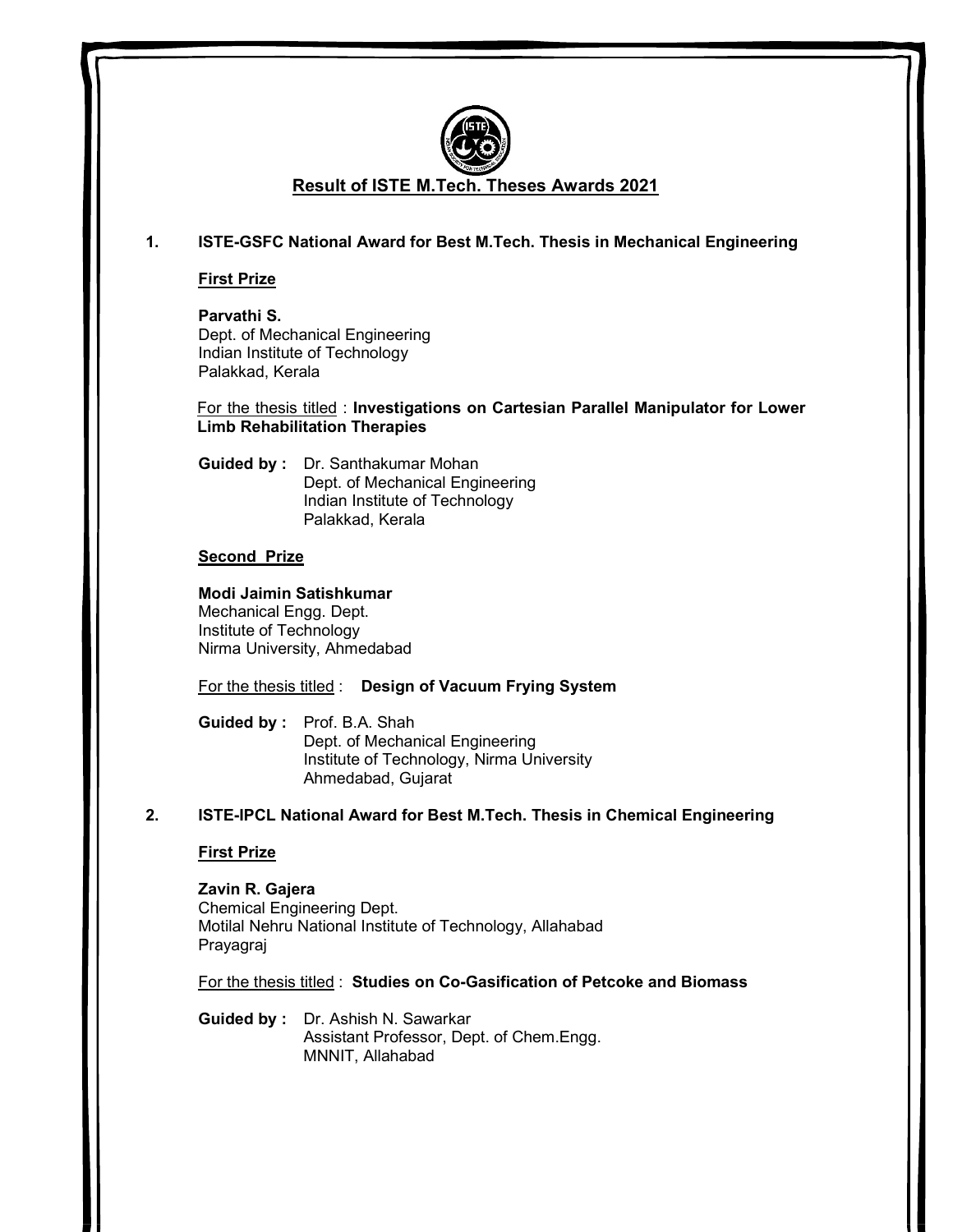## Second Prize

### Nikhil Kirti

Chemical Engineering Dept. Motilal Nehru National Institute of Technology, Allahabad Prayagraj

For the thesis titled : Kinetic and Thermodynamic Analysis of Pyrolysis of Pigeon Pea (Cajanus Cajan) Stalk

Guided by : Dr. Ashish N. Sawarkar Assistant Professor, Dept. of Chem.Engg. MNNIT, Allahabad

3. ISTE-L&T National Award for Best M.Tech. Thesis in Electrical/Electronics Engineering

#### First Prize

### Swapnil Ramesh Revankar Power Systems and Power Electronics Rajarambapu Institute of Technology Sakharale, Dist. Sangli

For the thesis titled : Economic Operation Scheduling of Microgrid with Battery Swapping Station

Guided by : Dr. Vaiju N. Kalkhambkar Associate Professor, Dept. of Electrical Engg. Rajarambapu Institute of Technology Sakharale, Dist. Sangli

### Second Prize

#### Neha Singh

Dept. of Electronics and Comm. Engineering PES University Bangalore

For the thesis titled : FPGA Implementation of 32 APSK Demodulator

- Guided by : Dr. Manikandan J. Professor, Dept. of ECE PES University, Bangalore
- 4. ISTE National Award for Best M.Tech. Thesis in Civil Engineering

#### First Prize

Chaitanya Purushottam Garud Civil Engg. Dept. D.Y. Patil College of Engineering Akrudi, Pune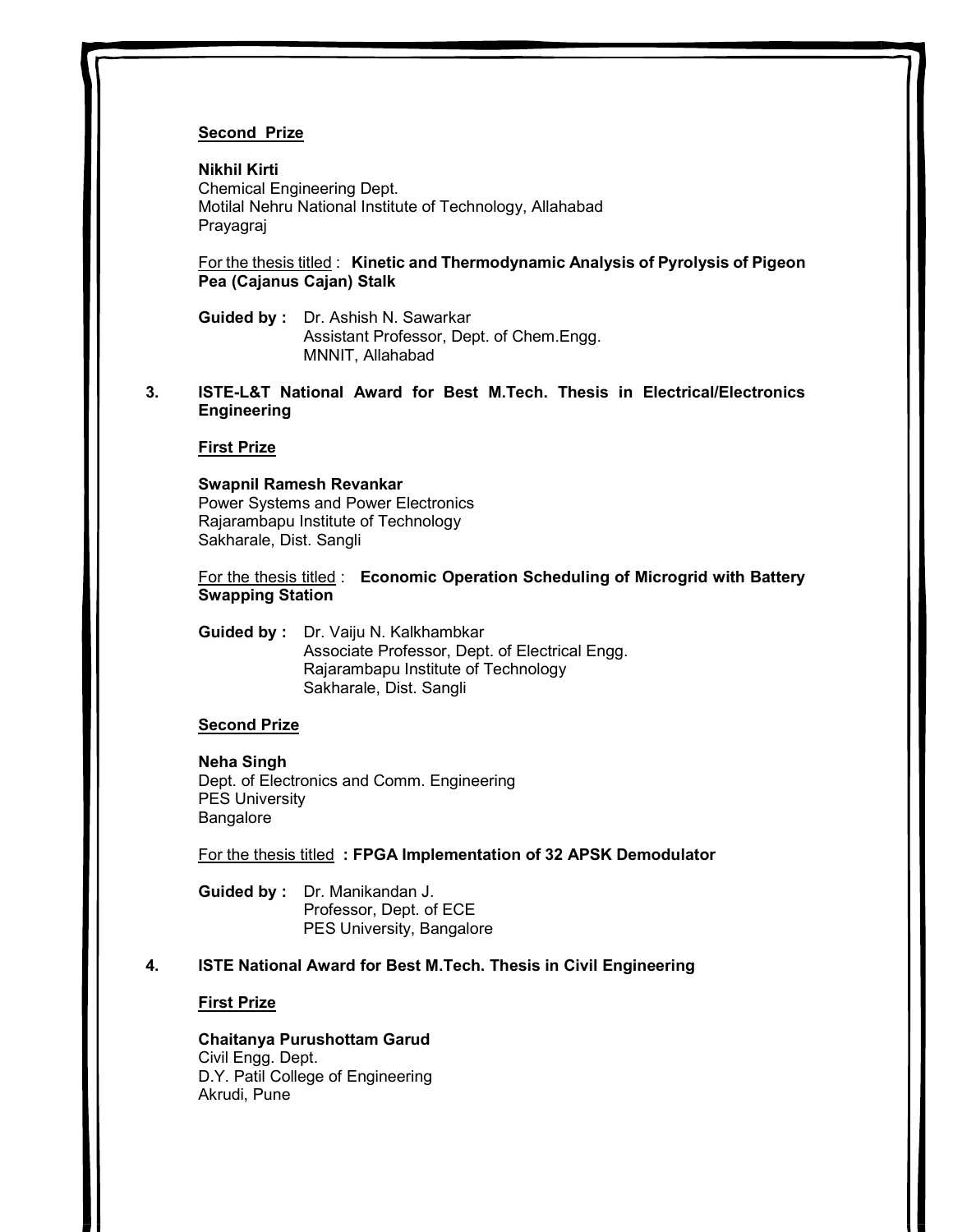## For the thesis titled : Use of Black Soldier Fly Larvae in Municipal Organic Waste Management

Guided by : Dr. Ashok B. More Dept. of Civil Engineering D.Y. Patil College of Engineering Akurdi, Pune

### Second Prize

### Mali Ankush Dattatray

Civil Engineering Dept. T.K. Institute of Engineering & Technology Warananagar, Dist. Kolhapur

For the thesis titled : Use of Lean Technology for Increase of Productivity in Construction Industry

 Guided by : Mr. G.N. Kanade Dept. of Civil Engineering T.K. Institute of Engineering & Technology Warananagar, Dist. Kolhapur

## 5. ISTE National Award for Best M.Tech. Thesis in Agricultural Engineering

Awarded to:

### Anand Shivashimpar

Division of Agricultural Engineering Indian Agricultural Research Institute New Delhi

For the thesis titled : Design of Smart Device for On-Field Crop Cutting Energy **Measurement** 

Guided by : Dr. Roaf Ahmad Parray Scientist, Division of Agricultural Engg. ICAR-Indian Agricultural Research Institute New Delhi

### And

### Dinesh Gulati Dept. of Soil & Water Engg. Punjab Agricultural University Ludhiana<sup>1</sup>

For the thesis titled : Simulation of Groundwater Recharge from Direct Seeded and Transplanted Rice Fields

Guided by : Dr. Sanjay Satpute Scientist, Dept. of Soil and Water Engineering Punjab Agricultural University Ludhiana